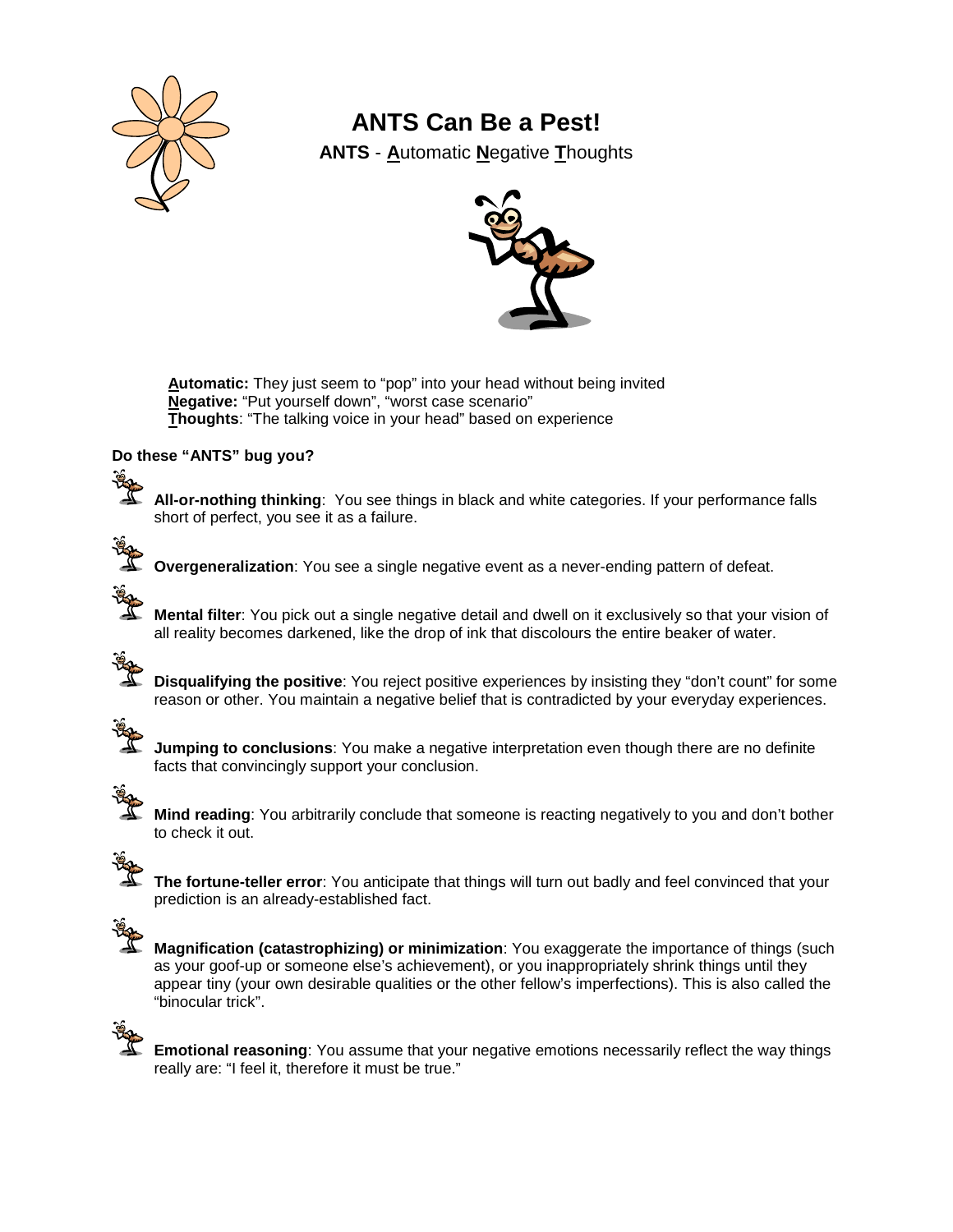**Should statements**: You try to motivate yourself with shoulds and shouldn'ts, as if you had to be whipped and punished before you could be expected to do anything. "Musts" and "oughts" are also offenders. The emotional consequence is guilt. When you direct "should" statements toward others, you feel anger, frustration, and resentment.

**Labeling and mislabeling**: This is an extreme form of overgeneralization. Instead of describing your error, you attach a negative label to yourself: "I'm a loser." When someone else's behaviour rubs you the wrong way, you attach a negative label to him: "He's a jerk." Mislabeling involves describing an event with language that is highly coloured and emotionally loaded.



**Personalization**: You see yourself as the cause of some negative external event for which, in fact, you were not primarily responsible.

Adapted From: Burns, David D., MD. 1989. The Feeling Good Handbook. New York: William Morrow and Company, Inc.

**The "Dog Poop" Story** (Clinician can use this story to illustrate ANTS)

You are looking out the front window of your house and you see (name of neighbour #1) leaving the house for school in the morning. Neighbour #1 steps in dog poop on the sidewalk, looks down and says to himself/herself:

"I am such a loser." (**ANT #1**) "I knew I should have stayed in bed today." (**ANT #2**) "The rest of my day is ruined." (**ANT #3)**

"Why does this always happen to me?" (**ANT #4**)

"I am going to stink and everyone will laugh at me." (**ANT #5**)

Clinician asks: "How do you think the person was feeling?"

### **Protect Yourself from ANTS – Put On Your PANTS!**



**Clinician then continues with neighbour #2 and talks about how you can change ANTS into PANTS.**

**Positive:** Helpful and "encouraging" **Automatic:** It will take practice to get these to "pop" into your head **Neutral:** impartial, unbiased **Thoughts:** "The talking voice in your head" based on experience

You are looking out the front window of your house and you see (name of neighbour #2) leaving the house for school in the morning. Neighbour #2 steps in dog poop on the sidewalk, looks down and says to himself/herself:

"Huh, what a silly thing to do." **(PANTS #1)**

"It's no big deal, I'll wipe it off on the grass here." **(PANTS #2)**

"I better hurry so I won't be late for school." **(PANTS #3)**

"I am going to check with my friends to see who else has had this happen to them." **(PANTS #4)** "In fact we should give a Poop certificate award to the person in my class who stepped in it the most times this year." **(PANTS #5)**

**Clinician asks: "How do you think this person was feeling?" Talk about the difference in the 2 responses and how the feelings were influenced by "ANTS and then "putting on PANTS".**